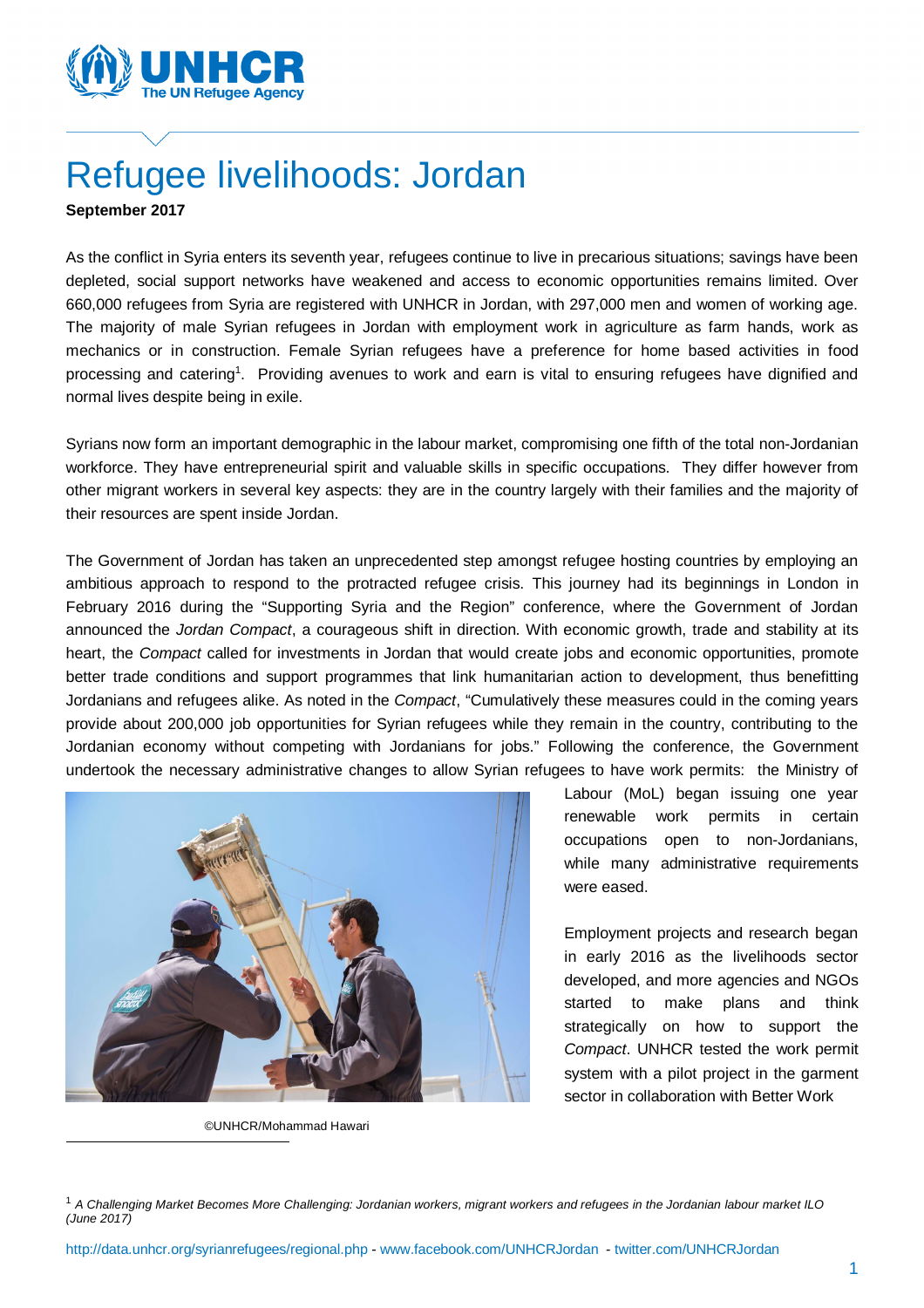

Jordan/International Labour Organisation (ILO). Key lessons were learnt on the importance of gender, cultural attitudes towards the sector, childcare and need for transportation to reach the workplace. UNHCR, together with other partners, continues to encourage women's participation in the labour market, while also promoting access to economic opportunities in areas refugee women have better skills and greater interest in.

Since the issuance of work permits began, a number of additional steps have contributed to more Syrian refugees working formally. Agricultural cooperatives are allowed to facilitate access to work permits in the sector, work permits for Syrians remain free of charge, and a dedicated unit within the MoL ensures procedures are followed and continuously improved. A recent decision of the MoL has also opened the way for refugees in camps to work formally in cities across Jordan; in Zaatari and Azraq camps, refugees with a valid work permit can leave the camp for up to one month and access available jobs throughout the country. This increased mobility is very important to camp refugees and will also help in meeting work permits benchmarks.

| <b>Work Permits</b><br>issued | January -<br>August 2017 |
|-------------------------------|--------------------------|
| Male                          | 24,345                   |
| Female                        | 1,600                    |
| Total                         | 25,945                   |

In June 2017, further instructions from the MoL adjusted the type of skilled occupations open to foreigners in manufacturing, while "freelance" work permits in construction were facilitated by the ILO through the General Federation of Jordanian Trade Unions, supporting job mobility. By the end of July 2017, the MoL had cumulatively issued and renewed 60,000 work permits. Some 28,117 refugees currently hold a valid work permit.

## Partnerships in livelihoods

- The Ministry of Labour (MoL): UNHCR provides direct support to the MoL, where a specific Syrian Refugee Unit has been set up within the Directorate of Policies and International Cooperation.
- The Syrian Refugee Affairs Directorate (SRAD), UNHCR's traditional Government partner, is now directly involved in the work permit initiative by facilitating mobility out of camps.
- The International Labour Organisation (ILO) is the main UN Agency working on labour issues, and has also recently adopted the *Guiding principles on the access of refugees and other forcibly displaced persons to the labour market* thus becoming a key player in the realisation of the *Compact*. The close relationship between UNHCR and the ILO allows for synergies, increased coordination and more effective advocacy.
- UNHCR has direct partnerships with the Danish Refugee Council and the Jordan River Foundation for a livelihoods project that is inspired by graduation out of poverty ideas (a model developed by the Child Poverty Action Group) and looks at alternative pathways of cash to support refugees in employment, self-employment and training.
- In Jordan, UNHCR works closely with the World Bank (WB) and the European Bank for Reconstruction and Development (EBRD); strategic discussions, monitoring and data collection, as well as providing outreach and access to refugees for specific employment and training projects are at the centre of this collaboration.
- UNHCR co-ordinates the Livelihoods Working Group as part of the inter sector coordination for the refugee response; with more than 150 members from UN agencies funds and programmes, NGOs, donor countries and the private sector representatives, the group is a lively forum for exchange and knowledge.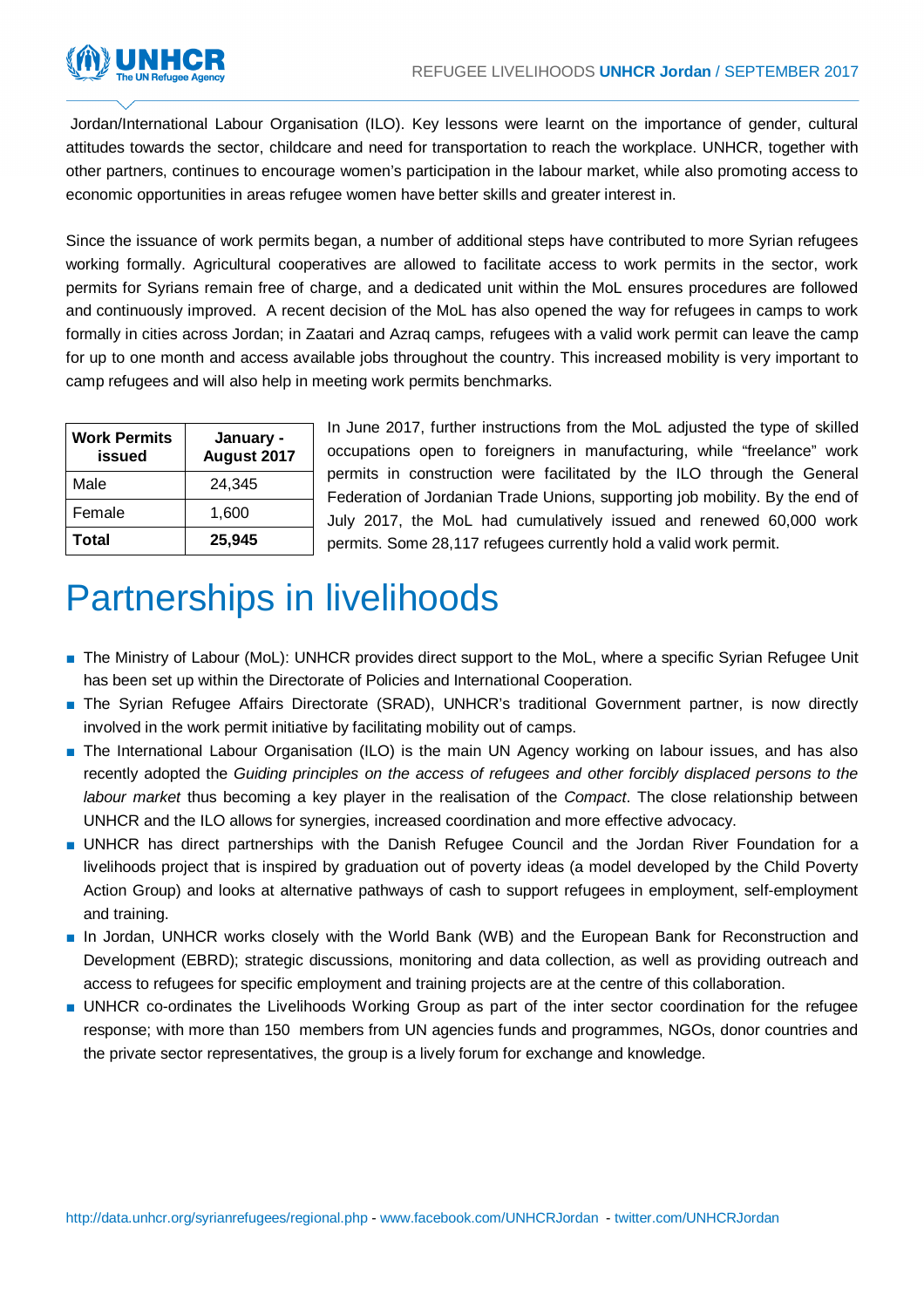

## Actions in the livelihood sector: examples

## **UNHCR job matching: dialogue with the private sector and outreach through community-based job fairs**

UNHCR uses its database to pinpoint Syrian refugees of working age and their previous skills. UNHCR then uses its SMS system and helpline to inform refugees about job openings relevant to their profiles. A network of 24 Community Support Committees (CSCs) across the country mobilizes refugees in urban areas, and is an important platform to bring refugees together with employers. Individual employers call UNHCR when they need workforce, and relationships have been developed with some companies which are committed to include refugees as part of their labour force. In August, UNHCR, ACTED and the Jordanian Hashemite Fund for Human Development (JOHUD) organized a large job fair in Sahab, with Jordanian and refugee job seekers invited from Amman, Madaba and Sahab to meet with over 50 employers.

## **Danish Refugee Council and the Jordan River Foundation Opportunity Project**

The Opportunity Project will support 500 Syrian refugees to find positions with employers, set up their own small businesses, and/or take part in training and apprenticeships. Support through small start-up grants and financial literacy will be provided, with the aim of refugee families becoming less dependent on cash assistance and strengthening their assets to successfully graduate towards increased self-reliance.



### **Work permit periodic analysis**

#### ©UNHCR/Mohammad Hawari

To better understand refugees' perceptions and the reasons that challenge formalization of work, UNHCR, the World Bank and the ILO in coordination with Ministry of Planning and International Cooperation (MoPIC) and the MoL have set up a periodic analysis of working Syrians. They will survey a sample of 1,000 refugees with or without work permits, as well as employers, twice a year to better understand trends and motivations. The first data collection was undertaken in August through the UNHCR helpline and UNHCR volunteers. Results show a small minority (11 percent) of working Syrians who do not want a work permit, as well as pointing out that obstacles are found with employers, who are not always willing to obtain a work permit for them. While refugees were said to be concerned about losing assistance if they applied for a work permit, the survey found that just five percent of refugees think obtaining a work permit means they will lose their cash assistance or the opportunity to be resettled to a third country.

## **Financial inclusion project**

UNHCR promotes financial inclusion of refugees: collaborating with existing Financial Services providers so that they can offer their services to refugee clients; advocating for greater financial inclusion of refugees; and ensuring that existing documentation expands access to banking and other financial services with adequate protection safeguards. Greater financial inclusion aims at strengthening livelihoods, self-reliance and resilience of refugees especially when they run or set up their own businesses.